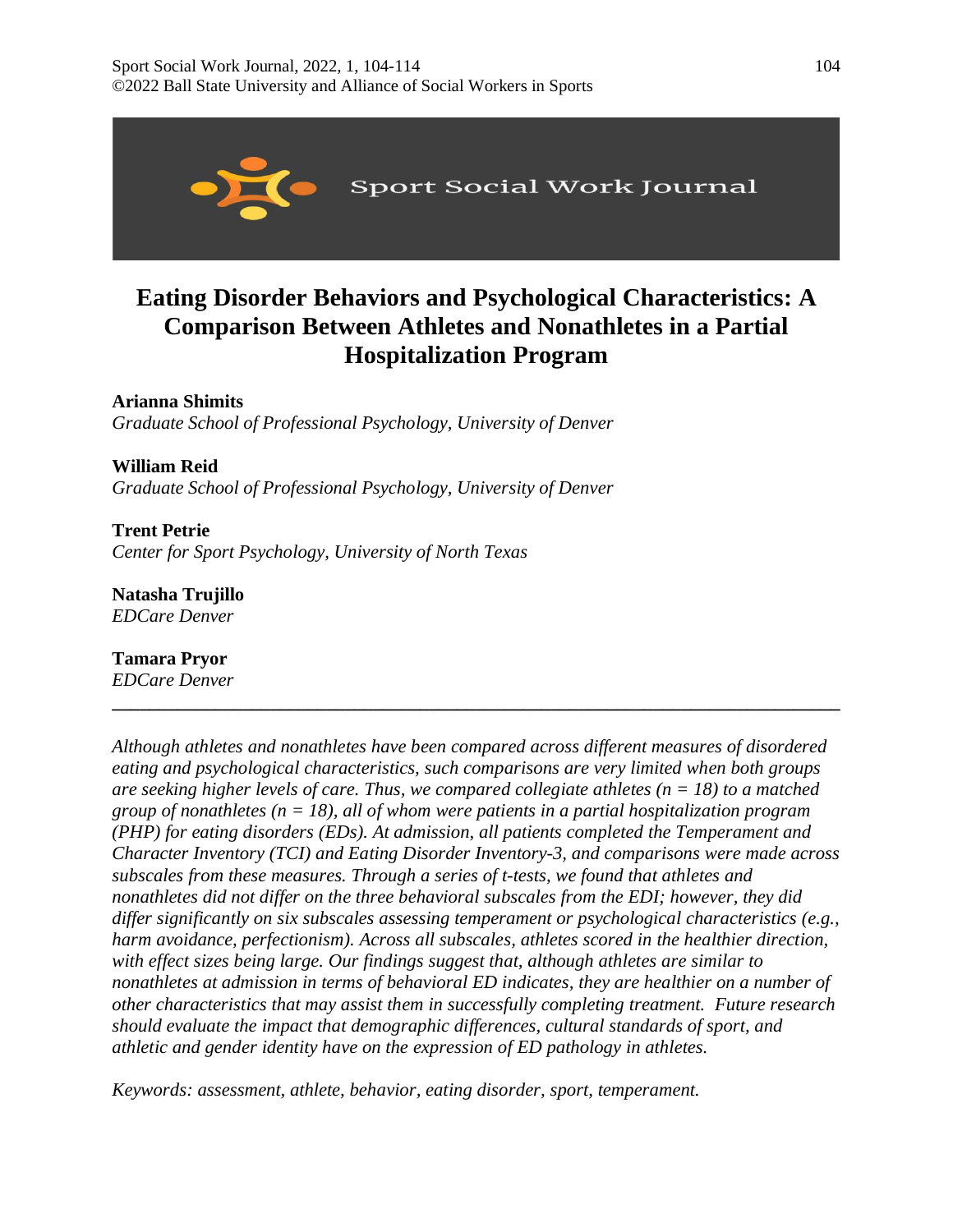Due to their generally prolonged duration and severity of symptoms, eating disorders (EDs) can have profound negative effects on individuals' lives, including their physical health and psychological well-being (American Psychiatric Association [APA], 2013). Of all psychiatric disorders, EDs have the second-highest mortality rates (APA, 2013). Further, although not as prevalent as depression or anxiety, EDs occur with some regularity, particularly among young adult women (American Psychiatric Association [APA], 2016). In fact, girls and women represent the majority of patients in residential/ partial residential ED treatment centers (Pedram et al.., 2021).

Among young adult women, athletes have been identified as a subpopulation who may be at increased risk for EDs (Petrie, 2020). Indeed, across multiple studies with female collegiate athletes, the prevalence of clinical ED classification can range up to 6% (e.g., Anderson & Petrie, 2011); subclinical classification rates are even higher. The sport environment/culture, and its related expectations and pressures, has been central to understanding athletes' risk for body image concerns and ED symptoms. For example, one study suggests that athletes are at greater risk for EDs and related psychopathology due to the unique stressors of their performance domains, such as pressures to perform, maintain a certain weight, wear revealing uniforms, etc. (Goodwin et al., 2016), whereas another study suggests that the culture and expectations of organized sport may lead athletes to underreport ED symptoms and body image concerns (Fewell et al., 2018). For example, athletes are expected to engage in high-intensity exercise and maintain a high level of dietary control to increase their chances of achieving optimal performance in their sport (Chapa et al.., 2018). These behaviors would be considered abnormal and likely associated with an ED diagnosis if engaged in with the same intensity and frequency outside of sport.

The effects of the sport environment/culture may be particularly problematic in relation to athletes being diagnosed and treated for EDs. Athletes often underreport their symptoms if they or their coaches believe that their food restriction and excessive exercise are perceived to be increasing their performance in sport (Fewell et al., 2018; Thompson & Sherman, 2010). Additionally, compulsive exercise and dietary restriction are ED risk factors that, in sport culture, may be viewed as signs of athletes' dedication or commitment, and are often reinforced or encouraged in competitive settings (De Bruin et al., 2007; Thompson & Sherman, 2010). Thus, athletes may have different perceptions of, and relationships with, thought patterns and behaviors commonly associated with ED psychopathology.

Download from http://sswj.org © 2022 Ball State University and Alliance of Social Workers in Sports. Across two studies, Fewell et al. (2018) compared young adult athletes and nonathletes who were patients entering either residential, or partial hospitalization (PHP), ED treatment programs. Across both groups, patients were primarily female (> 85%) and had a diagnosis of Anorexia Nervosa at time of admission (> 65%). In Study 1, they compared the two groups on their ED symptomatology and impairment, depression, worry, and BMI after controlling for the differences that existed on several variables at time of admission (e.g., diagnosis, age, gender). They found that although the athletes scored lower than the nonathletes on ED symptomatology and level of depression (which the authors attributed to the positive aspects of sport involvement), there was a strong association between the two for the athletes. In Study 2, they expanded their outcomes to include other measures of eating-related pathology (e.g., body dissatisfaction, purging, restricting), OCD symptoms, and compulsive exercise. Across all outcomes, there were no significant differences between the athletes and nonathletes. The authors concluded that, even though the two groups differed on their levels of ED symptomatology at time of admission, they were experiencing similar levels of impairment and

All rights reserved. Not for commercial use or unauthorized distribution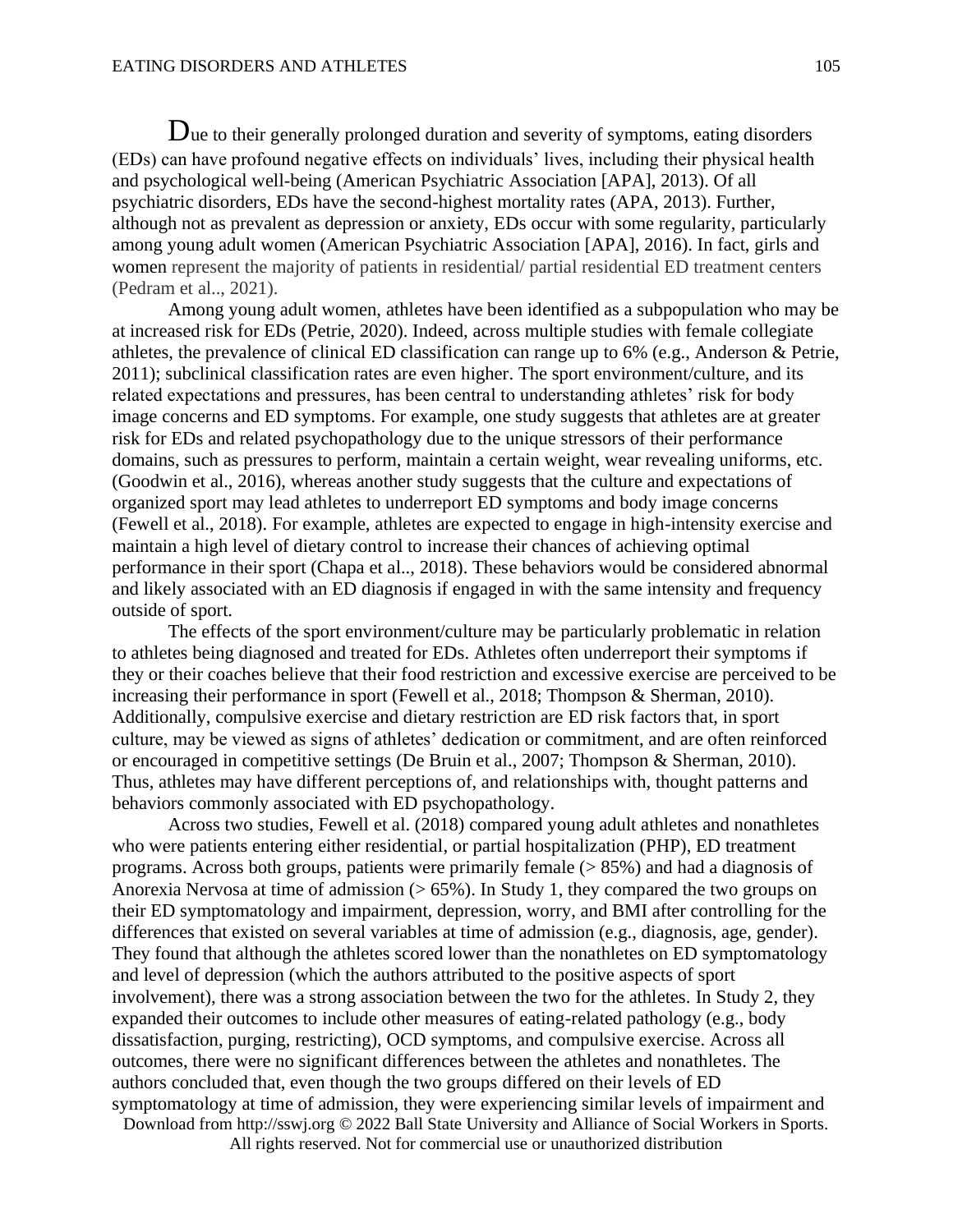pathology across all other psychological and behavioral outcomes assessed. there As the first study to compare athletes and nonathletes who were in ED treatment, Fewell et al. (2018) suggested that additional research was needed to examine a broader set of ED correlates. They argued that doing so would provide a more complete picture of athletes' psychological profiles when they enter ED treatment, which could guide clinicians as they develop treatments to address the unique needs and experiences of athletes.

Thus, the purpose of our study was to compare athletes and nonathletes at time of admission to an ED partial-hospitalization program (PHP). We extended research done by Fewell et al. (2018) by considering other standard measures of personality and ED pathology that often are part of PHP admission protocols. Specifically, we used the Eating Disorder Inventory-3 (EDI-3; Garner, 2004) and the Temperament and Character Inventory (TCI; Cloninger et al., 1993). The EDI-3 assesses eating disorder symptoms (e.g., Drive for Thinness, Bulimia) and psychological characteristics that are associated with an ED (e.g., Low Self-Esteem, Perfectionism). The EDI-3 consistently distinguishes between ED and nonED adult women (Claussen et al.., 2011) and is considered a gold-standard measure of ED and related pathology. The TCI has been widely used to isolate character profiles that predict individuals who are atrisk for ED psychopathology and how they may respond to treatment (Fassino et al., 2004). For example, across all ED diagnostic categories (e.g., Anorexia Nervosa, Bulimia Nervosa), patients tend to score higher on the TCI's harm avoidance (HA) and lower on self-directedness (SD) than controls (Fassino et al., 2004; Fassino et al., 2013; Miettunen & Raevouri, 2012). The TCI may be particularly useful in understanding athletes' ED profiles at time of admission because athletes, in general, report lower levels of harm avoidance and higher levels of self-directedness than do nonathletes (Bauger et al., 2013).

#### **Method**

### **Participants**

Participants were collegiate athletes ( $n = 18$ ) and non-athlete adults ( $n = 18$ ) who had received treatment in a PHP eating disorder facility that had a specialized program for athletes. All participants were women and did not differ significantly in their age at time of admission (Athletes:  $M = 21.94$  years,  $SD = 3.29$ ; Non-athletes:  $M = 23.00$  years,  $SD = 3.16$ ;  $t$  [34] = -0.98,  $p = .334$ ). Diagnoses at time of admission included Anorexia Nervosa (Athletes = 12; Nonathletes = 5), Bulimia Nervosa (Athletes = 2; Nonathletes = 4), Binge Eating Disorder (Athletes  $= 1$ ; Nonathletes  $= 2$ ), and Other Specified Feeding Disorder (Athletes  $= 3$ ; Nonathletes  $=$  7); no significant between group differences emerged in the frequency of diagnosis,  $\chi^2$  (3) = 5.48, *p* = .140. In terms of educational level at time of admission, patients were in high school (Athletes = 0; Nonathletes = 5), in college (Athletes = 13; Nonathletes = 11), had their bachelor's degree (Athletes = 4; Nonathletes = 1), or had their master's degree (Athletes = 1; Nonathletes = 1); again, there were no significant between group differences,  $\chi^2$  (3) = 6.97, *p* = .073.

# **Measures**

*Eating disorder symptoms***.** The 91-item Eating Disorder Inventory-3 (EDI-3; Garner, 2004) assesses eating disorder symptoms (i.e., drive for thinness (DT), bulimia (B), and body dissatisfaction) and associated psychological characteristics (i.e., low self-esteem (LSE),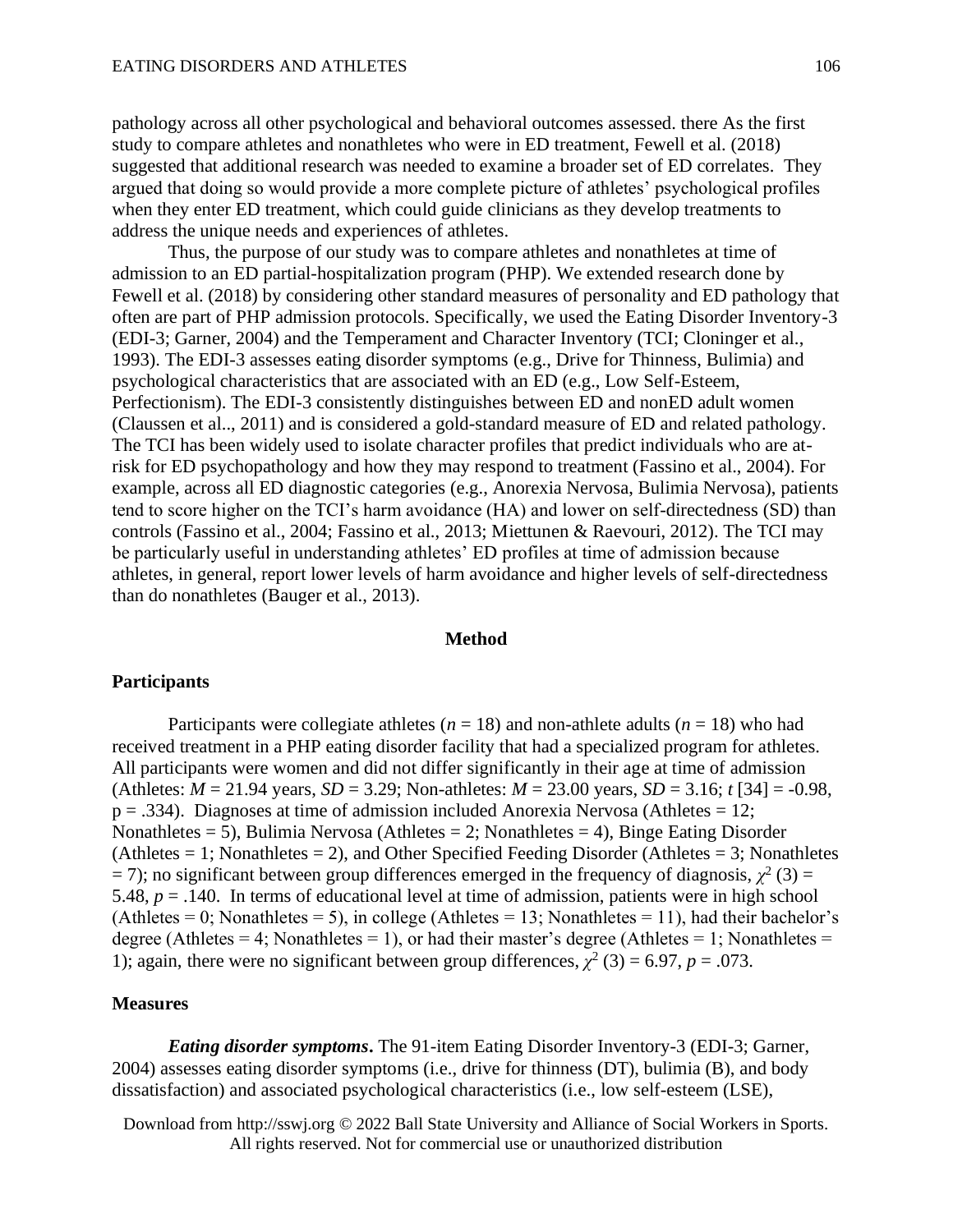personal alienation (PA), interpersonal insecurity (II), interpersonal alienation (IA), interoceptive deficits (ID), emotional dysregulation (ED), perfectionism (P), ascetism, and maturity fears (MF)). For this study, raw scores were converted to T-scores for each subscale. Although Garner (2004) provided extensive data concerning the EDI-3's psychometric properties, recent research has confirmed the subscales' strong internal consistency reliabilities, factor structure, discriminant validity, and sensitive and specificity for women (Claussen et al., 2011).

*Temperament and character***.** The 240-item Temperament and Character Inventory (TCI; Cloninger et al.., 1993) assesses seven components of personality that have been found to differ extensively in the population – temperament (i.e., novelty seeking, harm avoidance, reward dependence, and persistence) and character (i.e., self-directedness, cooperativeness, and self-transcendence). Participants respond true or false to each item to indicate whether the item applies to them. Although this measure was not intended for purely clinical populations it is considered to be reliable and valid within clinical environments (Cloninger, 2004). For the purposes of this study, and consistent with past research (e.g., Frank et al., 2011), we used only the harm avoidance, novelty seeking, and self-directedness dimensions.

# **Procedure**

 On the first day of admission into the PHP program at EDCare in Denver, CO, as part of the treatment center's onboarding protocol, each patient completed the EDI-3 and TCI on the computer. Patients also were given the assessments in paper form by the admissions clinicians to assist them in completing the assessments. Patients were instructed to ask staff for assistance in reading or understanding the questions. Once completed, their assessments were entered into their electronic charts to aid in treatment planning and intervention selection. As part of the admissions process patients were given information on, and consented to, the way their data would be used (i.e., treatment planning, intervention planning, and research).

### **Data Analyses**

 The raw scores for each subscale from each measure were converted to T-scores based on each scale's normative data. Given the exploratory nature of this study, we ran a series of independent samples *t*-tests across the variables from the EDI-3 and TCI and calculated Cohen's *d* value for each significant test; we set alpha at .01 for each analysis.

# **Results**

# **TCI Subscales**

Significant group differences emerged for Harm Avoidance, *t* [34] = -3.78, p = .001, and Self-Directedness,  $t$  [34] = 3.03, p = .005, but not for Novelty Seeking,  $t$  [34] = -1.87, p = .071. Athletes reported lower scores on Harm Avoidance (Cohen's *d* = -1.24), but higher scores on Self-Directedness (Cohen's *d* = 1.01) compared to the athletes. See Table 1 for means and standard deviations.

# **EDI Eating Disorder Symptoms**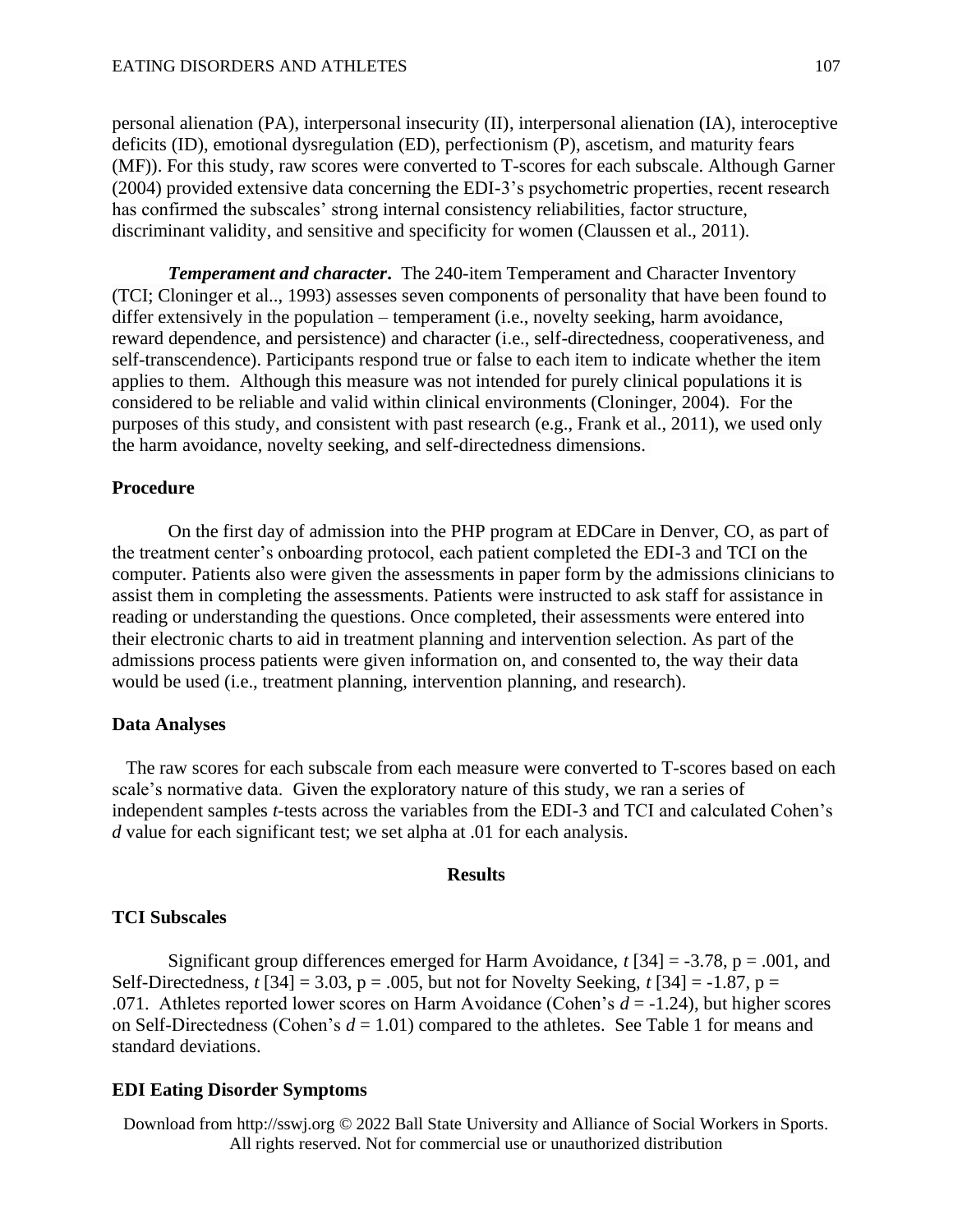There were no significant differences between the athletes and nonathletes on Drive for Thinness, *t* [34] = -0.98, p = .334, Bulimia, *t* [34] = -0.98, p = .334, and Body Dissatisfaction, *t*  $[34] = -0.98$ ,  $p = .334$ . See Table 1 for means and standard deviations.

#### **EDI Psychological Characteristics**

The athletes and nonathletes differed significantly on Personal Alienation, *t* [34] = -0.98, p = .334, Interpersonal Alienation, *t* [34] = -0.98, p = .334, Emotion Dysregulation, *t* [34] = - 0.98,  $p = .334$ , and Perfectionism,  $t$  [34] = -0.98,  $p = .334$ . There were no significant differences across the remaining five subscales. The athletes reported feeling less personally, (Cohen's *d* = - 1.02) and interpersonally (Cohen's *d* = -1.25), alienated, less dysregulated in their affect (Cohen's  $d = -1.11$ ), and less perfectionistic (Cohen's  $d = -1.02$ ) than the nonathletes. See Table 1 for means and standard deviations.

Table 1

*Athletes' (n = 18) and Nonathletes' (n = 18) Means and Standard Deviations on the EDI-3 and TCI Subscales*

| <b>Subscales</b>                     | Athletes $M(SD)$ | Nonathletes $M(SD)$ | t-values |
|--------------------------------------|------------------|---------------------|----------|
|                                      |                  |                     |          |
| <b>TCI-</b> Novelty Seeking          | 49.33 (8.81)     | 55.94 (12.18)       | $-1.87$  |
| TCI-Harm Avoidance                   | 58.00 (12.54)    | 73.06 (11.82)       | $-3.71*$ |
| <b>TCI-Self Directedness</b>         | 43.89 (12.89)    | 30.67 (13.27)       | $3.03*$  |
| <b>EDI-3 Drive for Thinness</b>      | 45.67 (9.54)     | 52.72 (8.64)        | $-2.33$  |
| EDI-3 Bulimia                        | 47.83 (9.01)     | 50.94 (11.51)       | $-.90$   |
| EDI-3 Body Dissatisfaction           | 47.00 (10.18)    | 51.89 (7.77)        | $-1.62$  |
| EDI-3 Low Self-esteem                | 47.39 (9.44)     | 54.78 (10.46)       | 2.23     |
| <b>EDI-3 Personal Alienation</b>     | 44.89 (8.81)     | 55.00 (11.05)       | $-3.04*$ |
| EDI-3 Interpersonal Insecurity       | 47.56 (7.83)     | 53.33 (10.48)       | $-1.87$  |
| EDI-3 Interpersonal Alienation       | 44.33 (7.04)     | 57.00 (13.20)       | $-3.59*$ |
| EDI-3 Interoceptive Deficits         | 47.17 (7.69)     | 54.00 (9.20)        | $-2.42$  |
| <b>EDI-3</b> Emotional Dysregulation | 43.88 (6.09)     | 56.78 (15.25)       | $-3.25*$ |
| EDI-3 Perfectionism                  | 50.94 (9.23)     | 58.89 (7.43)        | $-2.84*$ |
| EDI-3 Asceticism                     | 47.06(8.75)      | 53.28 (9.99)        | $-1.99$  |
| <b>EDI-3 Maturity Fears</b>          | 46.17(11.56)     | 52.72 (9.58)        | $-1.85$  |
|                                      |                  |                     |          |

*Note*: Means for all subscales are expressed as T-scores.

 $* p < .01$  for each t-test.

# **Discussion**

Across the subscales of the EDI-3 and TCI, athletes and nonathletes differed, though primarily on the personality and psychological characteristics and not the behavioral measures of EDs. Specifically, at time of admission into the PHP program, the athletes and nonathletes scored similarly on their drive to reduce caloric intake and pursue a thin body, the extent to which they were dissatisfied with their bodies, and their endorsement of bulimic symptomatology. Although Fewell et al. (2018) found slight differences between their ED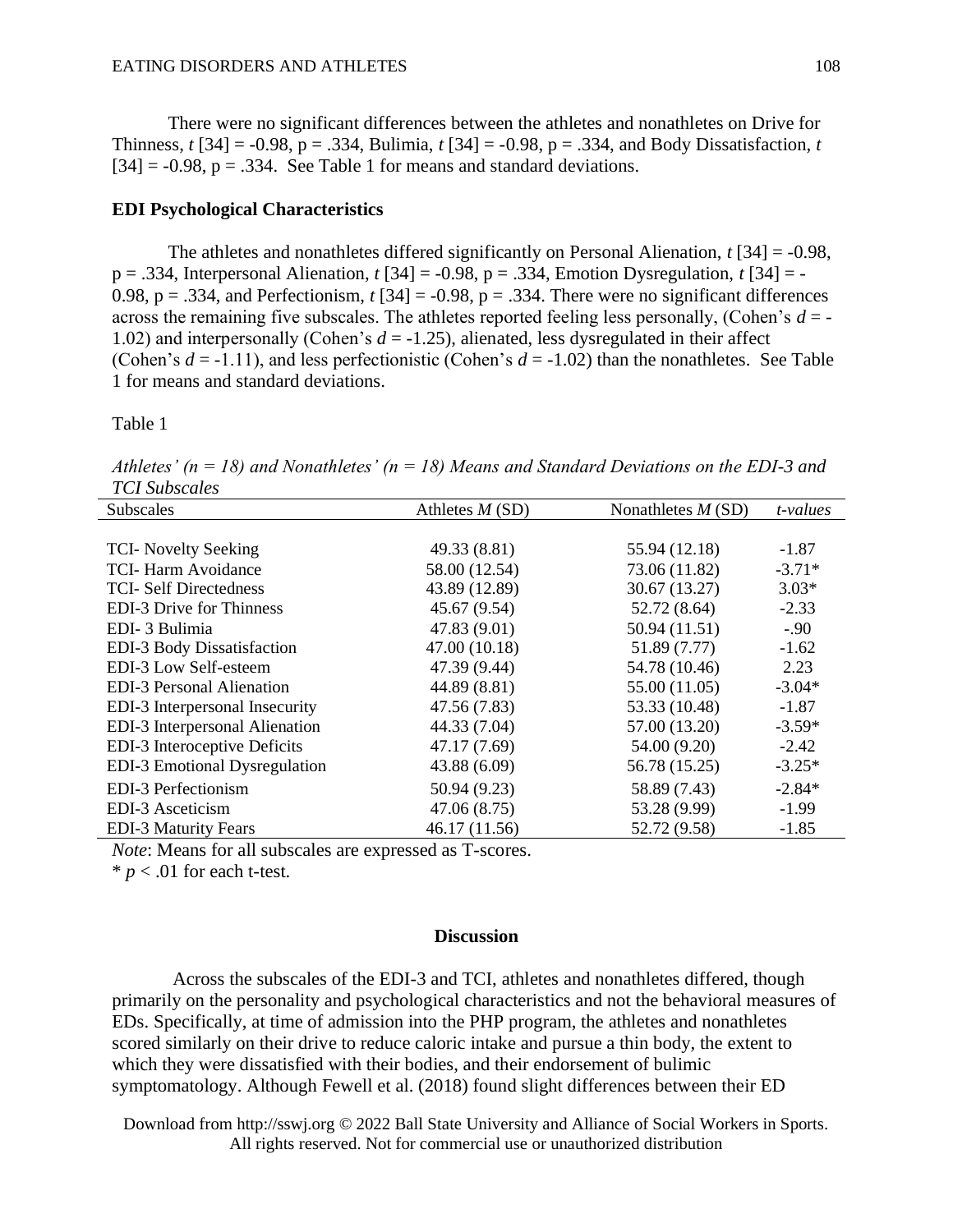inpatient athletes and nonathletes on ED symptomatology, the two groups were similar in terms of ED impairment, body dissatisfaction, binge eating, restricting, cognitive restraint, and purging. Similarly, our findings indicate that athletes are more similar to, than different from, nonathletes at time of admission on the traditional behavioral markers of ED diagnosis. Despite engaging in a culture that can encourage problematic behaviors, such as restricting caloric intake or engaging in excessively high levels of exercise, athletes actually may not require specialized treatment within PHP ED programs for the behavioral aspects of ED pathology being so similar to nonathletes in these areas.

The athletes and nonathletes, however, differed on a number of the subscales that measured the personality and psychological characteristics associated with EDs. On the TCI, the athletes scored lower on harm avoidance and higher on self-directedness; effect sizes were large on both. Thus, the athletes were presenting themselves as more responsible, hopeful, and selfaccepting and as being more optimistic and having more energy than the nonathletes. These differences in harm avoidance and self-directedness between athletes and nonathletes appear to transcend ED status, existing among athletes and nonathletes who are free from any ED diagnosis (Bauger et al.., 2013). That athletes have this level of temperament and character may bode well for them in treatment given that low self-directedness and high harm avoidance are strongly associated with ED pathologies and complicate the process of recovery (Abbate-Dega et al., 2013; Fassino et al., 2009; Miettunen & Raevuori, 2012). Recovery from ED's is often measured by changes in these personality traits, with decreased harm avoidance and increased self-directedness predicting treatment success (Segura-Garcia et al., 2013). Our findings suggest that athletes enter treatment programs with scores on harm avoidance and self-directedness that are similar to those found among healthy controls (Atiye et al., 2012). Such a profile across these two TCI subscales could predict greater success in treatment, but could also reflect that these factors are less salient in the treatment outcomes of athletes. Additional research is needed to determine how athletes' scores on harm avoidance and self-directedness predict progress through PHP ED programs as has been done with nonathlete patients

The athletes and the nonathletes also differed significantly on four of the nine EDI-3 subscales that assessed the different psychological characteristics associated with EDs. Similar to the differences that emerged on the TCI subscales, the athletes' scores on these four characteristics suggested a healthier profile than found among the nonathletes; again, the effect sizes were large. Overall, the athletes reported feeling more emotionally full, less alone, more trusting and connected in relationships, more stable, less angry, less impulsive, less selfdestructive, and less perfectionistic. Although athletes generally report higher levels of perfectionism than non-athletes (Hopkinson & Lock, 2004; Krane et al., 2001; Schwarz et al., 2005), which is likely driven by demands within the sport environment, at the time of admission to an ED treatment program such differences appear to have flipped. That the nonathletes now scored significantly higher than athletes speaks to the centrality of perfectionism in their ED risk (Shanmugam & Davies, 2015). That the athletes scored lower than the nonathletes on personal and interpersonal alienation and on emotion dysregulation aligns with research that suggest sport participation fosters positive development within those traits (Hawley et al., 2014; Prentice et al., 1994). Thus, although impaired at levels similar to nonathletes in terms of their engagement in ED specific behaviors (e.g., bulimia), athletes appear to enter treatment with lower levels of pathology across a range of psychological characteristics; this healthier profile may have been developed through their sport participation. The association between certain personality traits, athletic success, and the development of healthy, appropriate coping strategies suggest that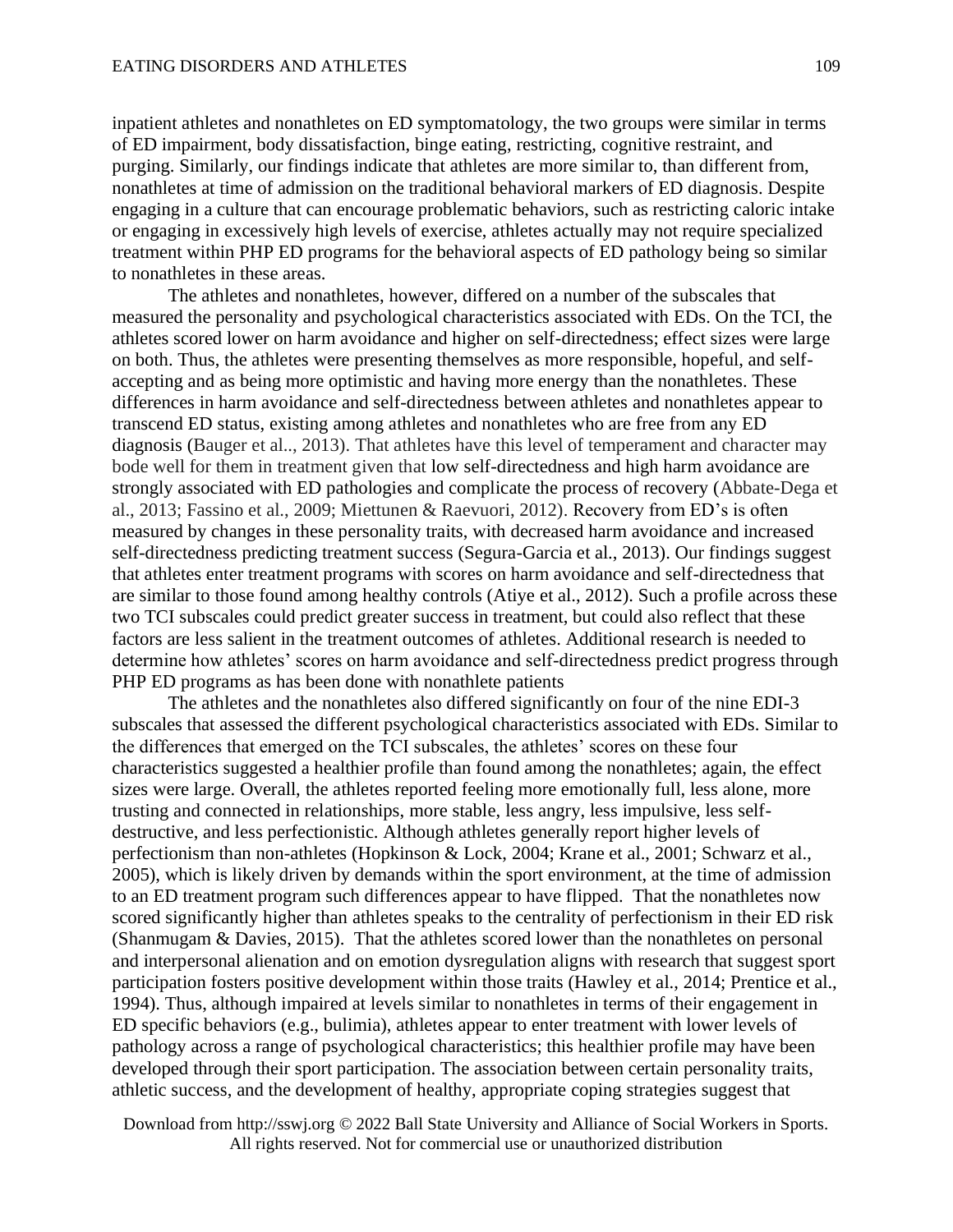athletes may be better equipped to manage the psychological demands associated with ED recovery and may have more favorable outcomes.

Athletic identity may be an important factor to consider when evaluating athletes for EDs. The cultural pressures in athletics previously mentioned in the study could be compounded by reliance on the external validation of athletic identity, which is also associated with ED pathology (Palermo & Rancourt, 2019). Given that high levels of athletic identity can manifest at any level of sport participation (Lamont-Mills & Christensen, 2006; Palermo & Rancourt, 2019), athletes at every level of competition should be included in future research to determine how athletic identity influences ED development. Additionally, social support and perceived control may serve as preventative factors against EDs for athletes (Buckley et al., 2021), and thus should be considered when designing and altering treatment plans in clinical settings for individuals who strongly identify as athletes. For example, more generalized treatment could distance athletes from established support networks and lead to diminished feelings of autonomy, especially when athletes are pulled from their sport life to enter treatment at a higher level of care (HLOC) (Buckley et al., 2019). Stephan & Bilard (2003) also found that athletes experiencing transition out of sport reported greater sensitivity to weight gain and bodily deterioration, perceptions that intensified in the months following their transition. This, coupled with findings that involuntary retirement or separation from sport may impede the process of developing a sense of self outside of sport, demonstrate the significance of athletic identity not only in the diagnosis of EDs, but also the effectiveness of treatment (Esopenko et al., 2020). Treatment approaches that restrict athletic training, body awareness, and access to athletic environments, which are common in PHP programs, may require adjustment for athletic populations (Esopenko et al., 2020).

Future studies should consider the interaction of gender and athletic identity as a potential factor that differentiates athletes from nonathletes. Despite the growth of women's sports since the passage of Title IX in 1972, athletics are still viewed as a masculine domain (Fallon & Jome, 2007; Sorbe et al., 2021). Research suggests that women's participation and success in traditionally masculine domains may not only have social consequences, but can also lead to gender-role conflict and greater identification with stereotypes related to chosen gender identity, all of which have roles in the development of EDs (Heilman, 2004; Rudman & Phelan, 2010; Veldman et al., 2017). Female athletes have also reported awareness of expectations related to their gender-role behavior that conflict directly with their role as an athlete, particularly those related to body shape and weight (Fallon & Jome, 2007; Krane et al., 2004). These findings could indicate an unconscious conflict between the athletic and gender identity of certain athletes, which could contribute to the development and maintenance of EDs. A study similar to ours that evaluates differences between male and female athletes on intake assessments might offer insight into how gender (as well as roles and conflicts) may be related to the development of EDs and how athletes respond to specialized ED care.

 Despite the strengths of our study, which included matched samples of female athletes and female nonathletes and our use of measures with established psychometric properties, there were several limitations that warrant discussion. First, our overall sample was small  $(N = 36)$ , which would be associated with lower levels of power in our statistical tests. However, we did find significant differences across six of the subscales and, in each case, the effect size was large. The limited number of participants was due to the small sample of athletes admitted to the program in the time frame observed in this study. As the athlete-specific treatment program continues, future studies will have larger samples of athletes and thus be more robust and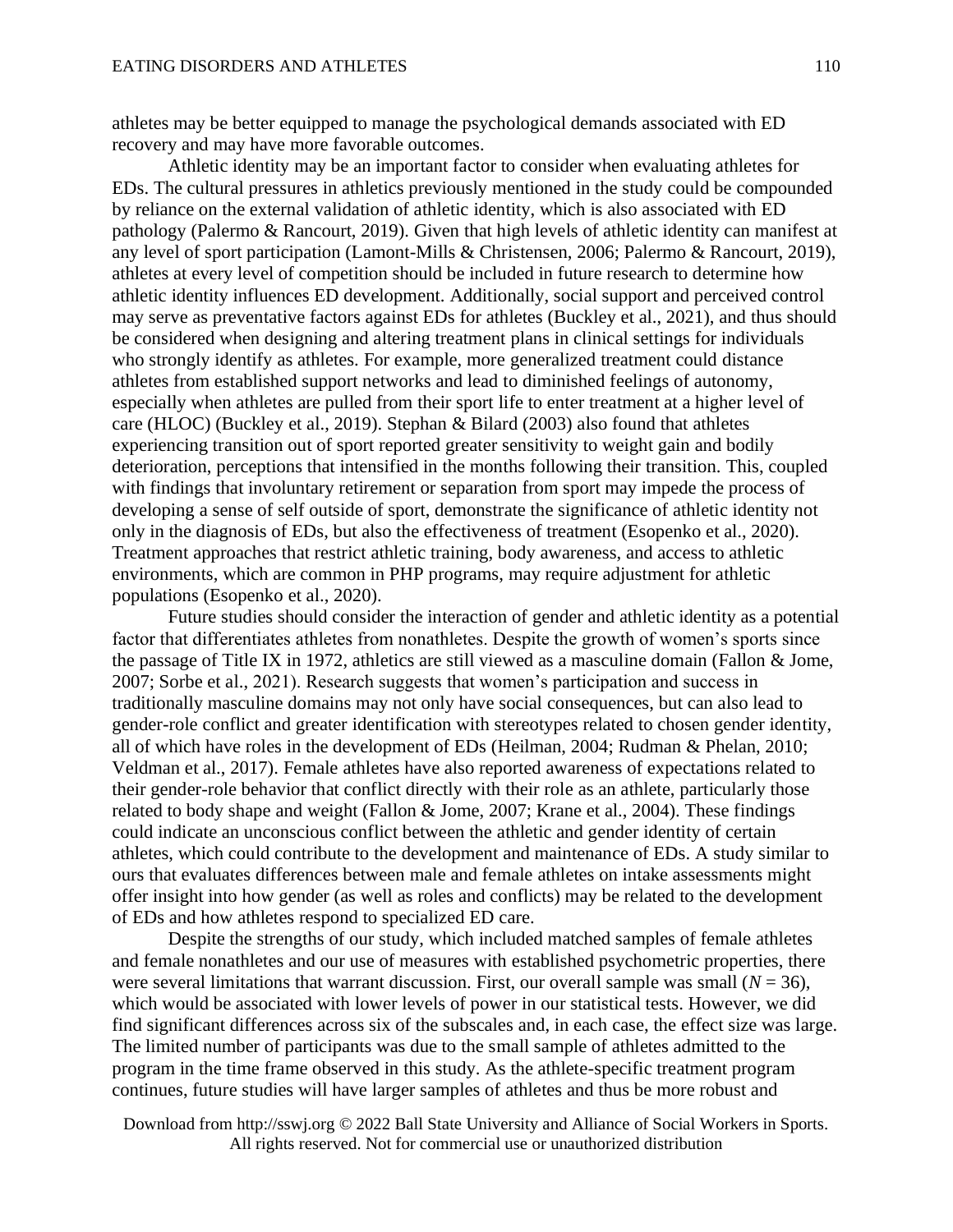generalizable. Second, although similar to Fewell et al.'s (2018) methodology, we used only selfreport measures, which could lead to inaccurate reporting. Also, certain patient treatment data (e.g., race/ethnicity) was not usable in this study due to subjects opting out of sharing that information during intake. In future studies, considering broader, more diverse groups of athletes is needed to better understand the nuances of their psychological profiles upon admission.

In this study, we compared athletes and nonathletes who were patients in an ED treatment facility that had a specialized PHP program for athletes. Both groups provided information on their ED behaviors and psychological characteristics at time of admission, which allowed us to determine how similar the athletes and nonathletes were. Interestingly, the two groups did not differ on any of the ED behavioral indicators suggesting that, in terms of these symptoms, athletes and nonathletes were alike. However, the athletes demonstrated a healthier profile than the nonathletes across six of the temperament and psychological characteristics. This healthier profile, which included being more self-directed and better able to manage their emotions, may have developed through their long involvement in sport. Thus, the sport environment may at once increase their behavioral risk of ED, but also provide them with opportunities to develop psychological characteristics that may benefit them in treatment. Longitudinal research that tracks athletes' progress in ED treatment programs is needed to determine if such benefits exist.

#### **References**

- Abbate-Daga, Amianto, F., Delsedime, N., De-Bacco, C., & Fassino, S. (2013). Resistance to treatment and change in anorexia nervosa [corrected]: A clinical overview. *BMC Psychiatry*, *13*(1), 294–294.
- American Psychiatric Association. (2013). *Diagnostic and statistical manual of mental disorders* (5th ed.). Author.
- Anderson, C. M., Petrie, T. A., & Neumann, C. S. (2011). Psychosocial correlates of bulimic symptoms among NCAA Division-I female collegiate gymnasts and swimmers/divers. *Journal of Sport & Exercise Psychology*, *33*(4), 483–505.
- Atiye, Miettunen, & Raevuori-Helkamaa, (2015). A meta-analysis of temperament in eating disorders. *European Eating Disorders Review.* 23, 89-99.
- Bauger, Eisemann, & Vangberg. (2013). Personality traits among junior elite athletes in Norway, and comparison with their non-athletic counterparts. *Athletic Insight Journal*, *5*(2), 145– 162.
- Buckley, G. L., Hall, L. E., Lassemillante, A. C. M., & Belski, R. (2019) Retired athletes and the intersection of food and body: A systematic literature review exploring compensatory behaviors and body change. *Nutrients* , *11*, 1395.
- Buckley, G. L., Hall, L. E., Lassemillante, A. C. M., & Belski, R. (2021*).* Disordered eating & body image of current and former athletes in a pandemic: A convergent mixed methods study - what can we learn from covid-19 to support athletes through transitions? *Journal of Eating Disorders*, 9(73).
- Cantrell, P. J., & Ellis, J. B. (1991). Gender role and risk patterns for eating disorders in men and women. *Journal of Clinical Psychology*, *47*(1), 53–57.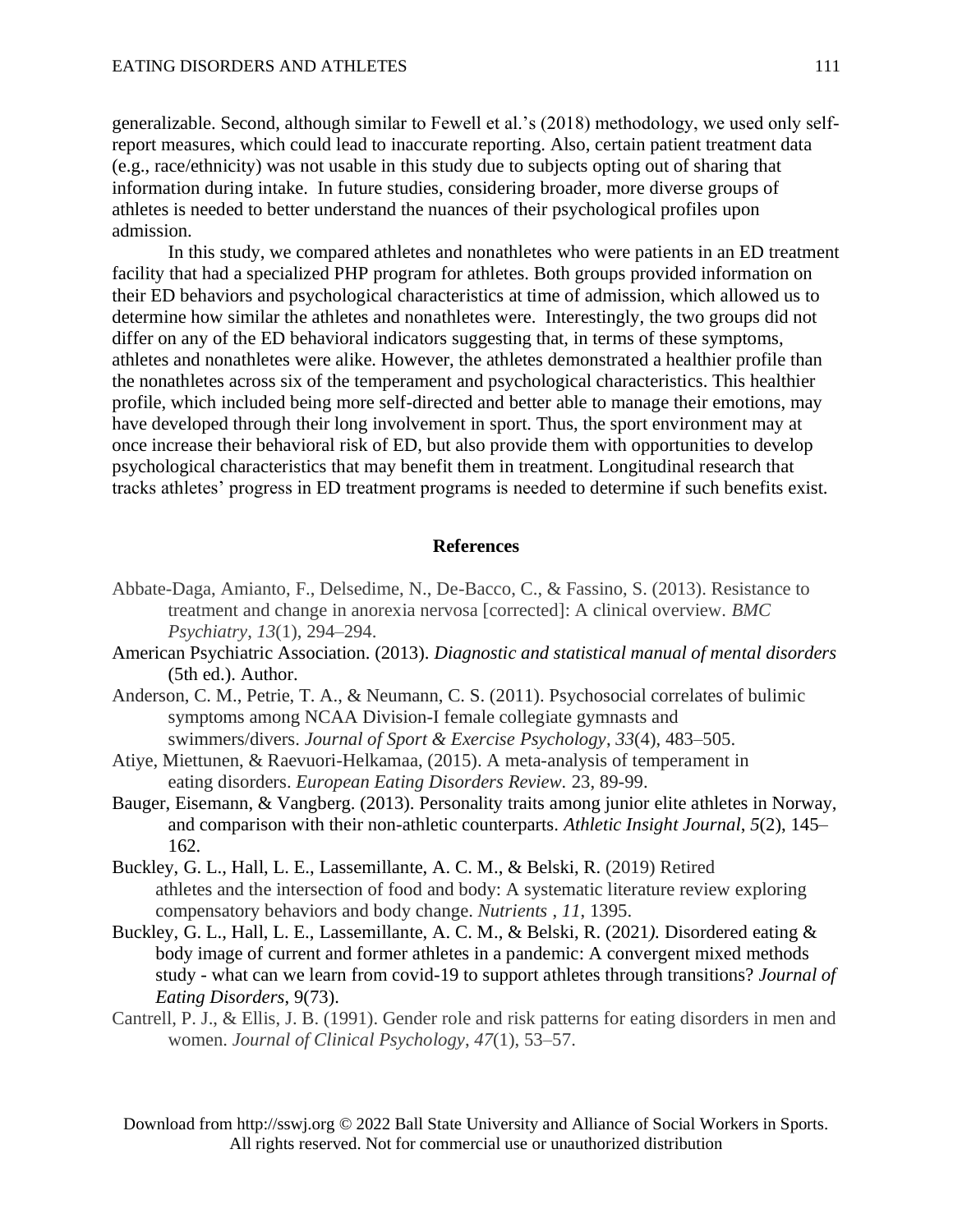- Chapa, Hagan, K. E., Forbush, K. T., Perko, V. L., Sorokina, D. A., Alasmar, A. Y., Becker, C. B., Sherman, R. T., Thompson, R. A., Farrell, J. G., & Stewart, T. M. (2018). The athletes' relationships with training scale (ART): A self‐report measure of unhealthy training behaviors associated with eating disorders. *The International Journal of Eating Disorders*, *51*(9), 1080–1089.
- Clausen, Rosenvinge, J. H., Friborg, O., & Rokkedal, K. (2011). Validating the eating disorder inventory-3 (EDI-3): A comparison between 561 female eating disorders patients and 878 females from the general population. *Journal Psychopathology Behahvioral Assessment*, *33*(1), 101-110.
- Cloninger, C. R., Svrakic, D. M., & Przybeck, T. R. (1993). A psychobiological model of temperament and character. *Archives of General Psychiatry, 50*(12), 975– 990.
- De Bruin, A. P., Oudejans, R. R., & Bakker, F. C. (2007). Dieting and body image in aesthetic sports: A comparison of Dutch female gymnasts and non-aesthetic sport participants. *Psychology of Sport and Exercise*, *8*(4), 507–520.
- Esopenko, Coury, J. R., Pieroth, E. M., Noble, J. M., Trofa, D. P., & Bottiglieri, T. S. (2020). The psychological burden of retirement from sport. *Current Sports Medicine Reports*, *19*(10), 430–437.
- Fallon & Jome. (2007). An exploration of gender-role expectations and conflict among women Rugby players. *Psychology of Women Quarterly, 31*, 311-321.
- Fassino, S., Amianto, F., Gramaglia, C., Facchini, F., & Abbate Daga, G. (2004). Temperament and character in eating disorders: Ten years of studies. *Eating and Weight Disorders*, *9*(2), 81–90.
- Fassino, S., Amianto, F., & Abbate-Daga, G. (2009). The dynamic relationship of parental personality traits with the personality and psychopathology traits of anorectic and bulimic daughters. *Comprehensive Psychiatry, 50*, 232–239.
- Fewell, L. K., Nickols, R., Schlitzer Tierney, A., & Levinson, C. A. (2018). Eating disorders in sport: Comparing eating disorder symptomatology in athletes and non-athletes during intensive eating disorder treatment. *Journal of Clinical Sport Psychology*, *12*(4), 578– 594.
- Frank, G. K., Roblek, T., Shott, M. E., Jappe, L. M., Rollin, M. D., Hagman, J. O., & Pryor, T. (2012). Heightened fear of uncertainty in anorexia and bulimia nervosa. *The International Journal of Eating Disorders*, *45*(2), 227-232.
- Garner, D. M. (2004). *Eating Disorder Inventory-3. Professional Manual.* Psychological Assessment Resources, Inc.
- Goodwin, H., Haycraft, E., & Meyer, C. (2016). Disordered eating, compulsive exercise, and sport participation in a UK adolescent sample: Disordered eating and adolescent sport. *European Eating Disorders Review*, *24*(4), 304–309.
- Hawley, Hosch, & Bovaird. (2014). Exploring social identity theory and the 'black sheep effect' among college student-athletes and non-athletes. *Journal of Sport Behavior, 37*(1), 56-76.
- Heilman, M. E., Wallen, A. S., Fuchs, D., & Tamkins, M. M. (2004). Penalties for success: Reactions to women who succeed at male gender-typed tasks. *Journal of Applied Psychology*, *89*(3), 416–427.
- Hopkinson, R. A., & Lock, J. (2004). Athletics, perfectionism, and disordered eating. *Eating and Weight Disorders*, *9*(2), 99–106.
	- Download from http://sswj.org © 2022 Ball State University and Alliance of Social Workers in Sports. All rights reserved. Not for commercial use or unauthorized distribution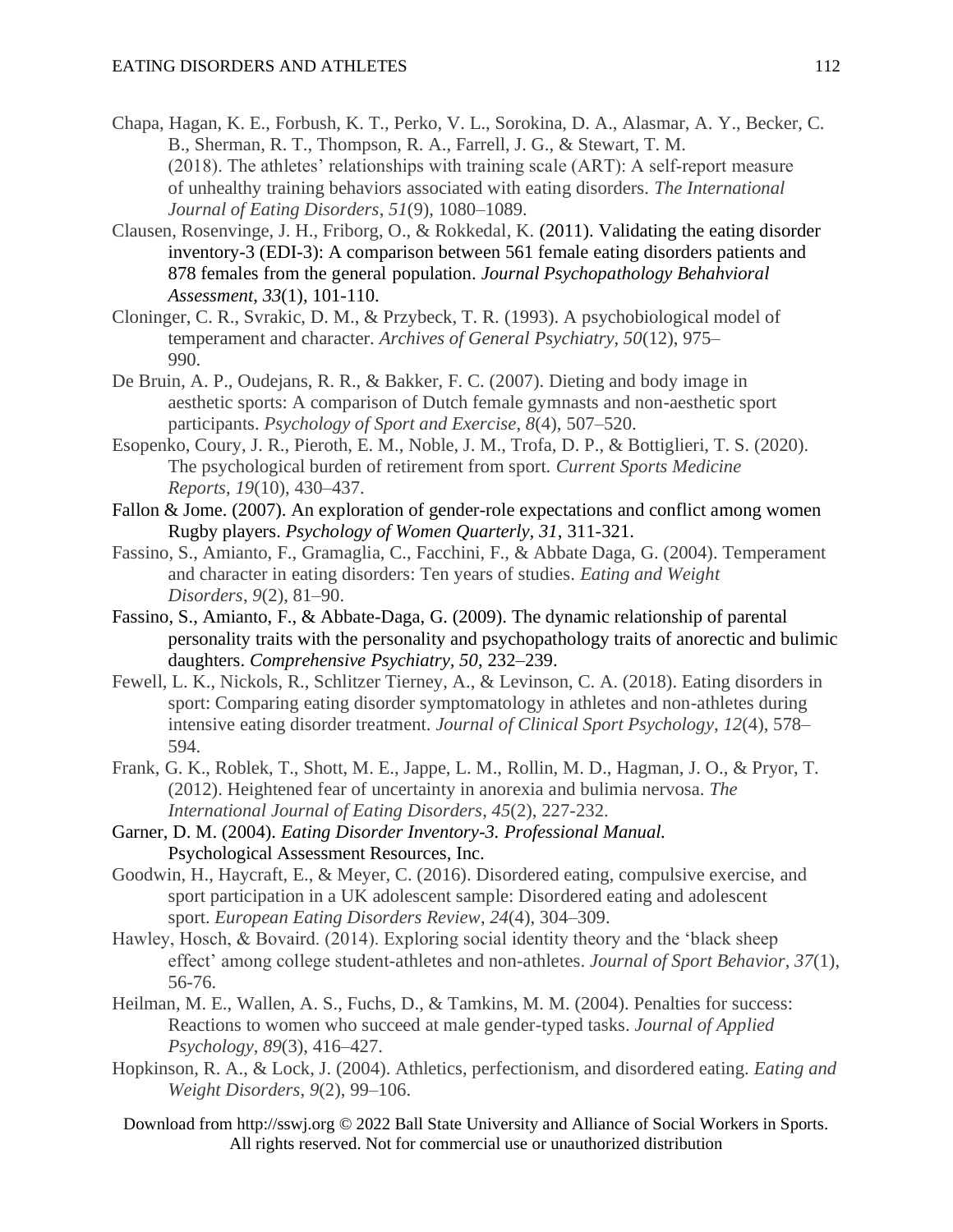- Jones, R. L., Glintmeyer, N., & McKenzie, A. (2005). Slim bodies, eating disorders and the coach-athlete relationship: A tale of identity creation and disruption. *International Review for the Sociology of Sport*, *40*(3), 377–391. https://doi.org/10.1177/1012690205060231
- Klingenspor, B. (2002). Gender-related self-discrepancies and bulimic eating behavior. *Sex Roles*, *47*(1), 51–64.
- Krane, V., Waldron, J., Stiles-Shipley, J. A., & Michalenok, J. (2001). Relationships among body satisfaction, social physique anxiety, and eating behaviors in female athletes and exercisers. *Journal of Sport Behavior*, *24*(3), 247–247.
- Lamont-Mills, A., & Christensen, S. A. (2006). Athletic identity and its relationship to sport participation levels. *Journal of Science and Medicine in Sport*, *9*(6), 472–478.
- Ludwig, R. M., Flournoy, J. C., & Berkman, E. T. (2019). Inequality in personality and temporal discounting across socioeconomic status? Assessing the evidence. *Journal of Research in Personality*, *81*, 79–87.
- Miettunen, J., & Raevuori, A. (2012). A meta-analysis of temperament in axis I psychiatric disorders. *Comprehensive Psychiatry, 53,* 152–166.
- Murnen, S. K., & Smolak, L. (1997). Femininity, masculinity, and disordered eating: A meta analytic review. *The International Journal of Eating Disorders*, *22*(3), 231–242.
- Palermo, M., & Rancourt, D. (2019). An identity mis-match? The impact of self-reported competition level on the association between athletic identity and disordered eating behaviors. *Eating Behaviors: An International Journal*, *35*, 101341–101341.
- Pedram, Patten, S. B., Bulloch, A. G. M., Williams, J. V. A., & Dimitropoulos, G. (2021). Self-reported lifetime history of eating disorders and mortality in the general population: A Canadian population survey with record linkage. *Nutrients*, *13*(10), 3333.
- Petrie, T. A. (2020). Eating disorders in sport: From etiology to prevention. In G. Tenenbaum, R. C. Eklund, & N. Boiangin (Eds.), *Handbook of sport psychology: Social perspectives, cognition, and applications* (pp. 694–710). John Wiley & Sons.
- Plateau, C. R., Arcelus, J., Leung, N., & Meyer, C. (2017). Female athlete experiences of seeking and receiving treatment for an eating disorder. *Eating Disorders*, *25*(3), 273–277.
- Prentice, D. A., Miller, D. T., & Lightdale, J. R. (1994). Asymmetries in attachments to groups and to their members: Distinguishing between common-identity and common-bond groups. *Personality and Social Psychology Bulletin*, *20*(5), 484–493.
- Rudman, L. A., & Phelan, J. E. (2010). The effect of priming gender roles on women's implicit gender beliefs and career aspirations. *Social Psychology, 41*(3), 192–202.
- Schwarz, H. C., Gairrett, R. L., Aruguete, M. S., & Gold, E. S. (2005). Eating attitudes, body dissatisfaction, and perfectionism in female college athletes. *North American Journal of Psychology, 7*, 345.
- Segura-García, Chiodo, D., Sinopoli, F., & De Fazio, P. (2013). Temperamental factors predict long-term modifications of eating disorders after treatment. *BMC Psychiatry*, *13*, 288.
- Shanahan, M. J., Bauldry, S., Roberts, B. W., Macmillan, R., & Russo, R. (2014). Personality and the reproduction of social class. *Social Forces*, *93*(1), 209–240.
- Shanmugam & Davies. (2014). Clinical perfectionism and eating psychopathology in athletes: The role of gender. *Personality and Individual Differences,* 74, 99-105.